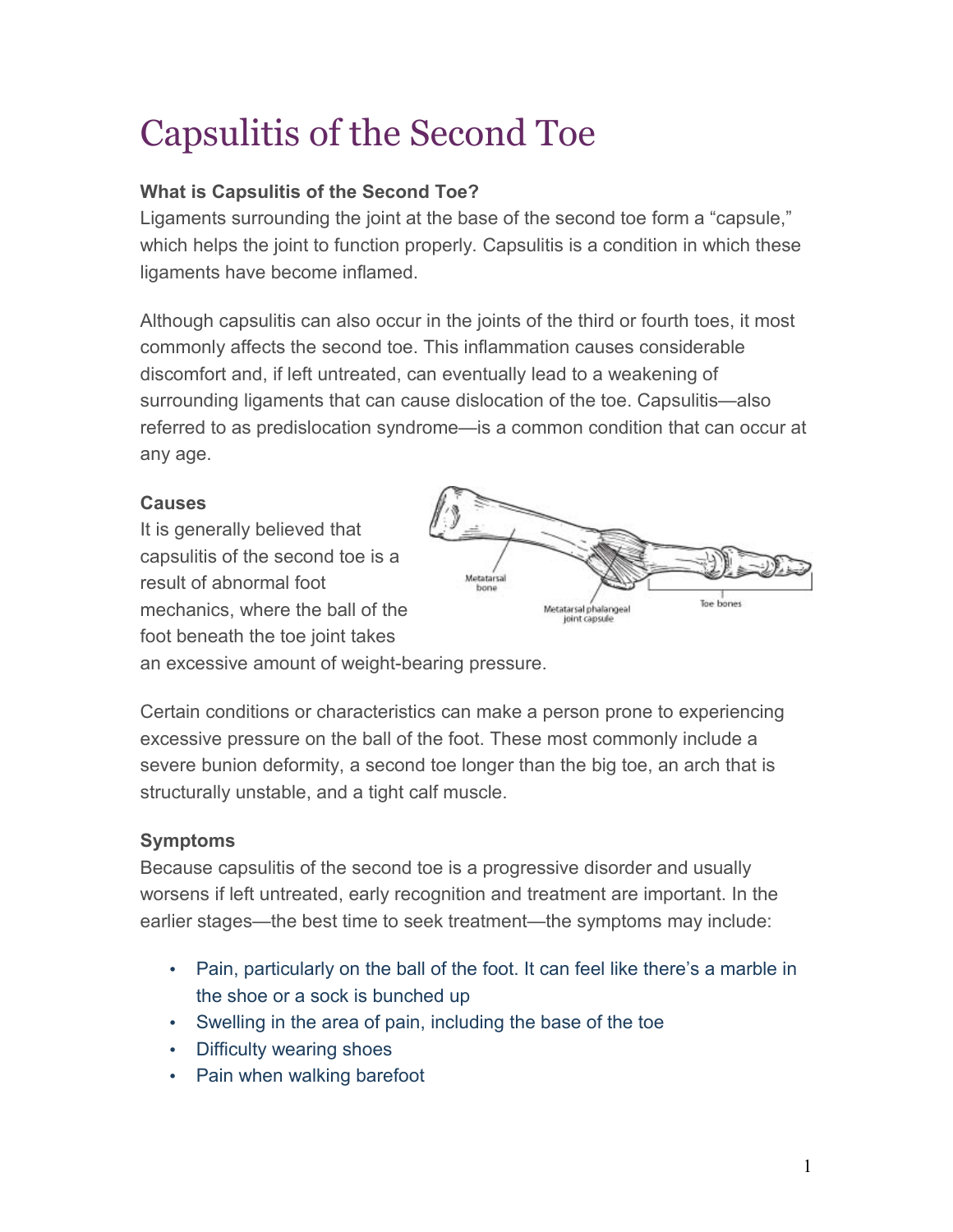In more advanced stages, the supportive ligaments weaken leading to failure of the joint to stabilize the toe. The unstable toe drifts toward the big toe and eventually crosses over and lies on top of the big toe—resulting in "crossover toe," the end stage of capsulitis. The symptoms of crossover toe are the same as those experienced during the earlier stages. Although the crossing over of the toe usually occurs over a period of time, it can appear more quickly if caused by injury or overuse.

#### **Diagnosis**

An accurate diagnosis is essential because the symptoms of capsulitis can be similar to those of a condition called Morton's neuroma, which is treated differently from capsulitis.

In arriving at a diagnosis, the foot and ankle surgeon will examine the foot, press on it, and maneuver it to reproduce the symptoms. The surgeon will also look for potential causes and test the stability of the joint. X-rays are usually ordered, and other imaging studies are sometimes needed.

## **Non-surgical Treatment**

The best time to treat capsulitis of the second toe is during the early stages, before the toe starts to drift toward the big toe. At that time, non-surgical approaches can be used to stabilize the joint, reduce the symptoms, and address the underlying cause of the condition.

The foot and ankle surgeon may select one or more of the following options for early treatment of capsulitis:

- **Rest and ice.** Staying off the foot and applying ice packs help reduce the swelling and pain. Apply an ice pack, placing a thin towel between the ice and the skin. Use ice for 20 minutes and then wait at least 40 minutes before icing again.
- **Oral medications.** Nonsteroidal anti-inflammatory drugs (NSAIDs), such as ibuprofen, may help relieve the pain and inflammation.
- **Taping/splinting.** It may be necessary to tape the toe so that it will stay in the correct position. This helps relieve the pain and prevent further drifting of the toe.
- **Stretching.** Stretching exercises may be prescribed for patients who have tight calf muscles.